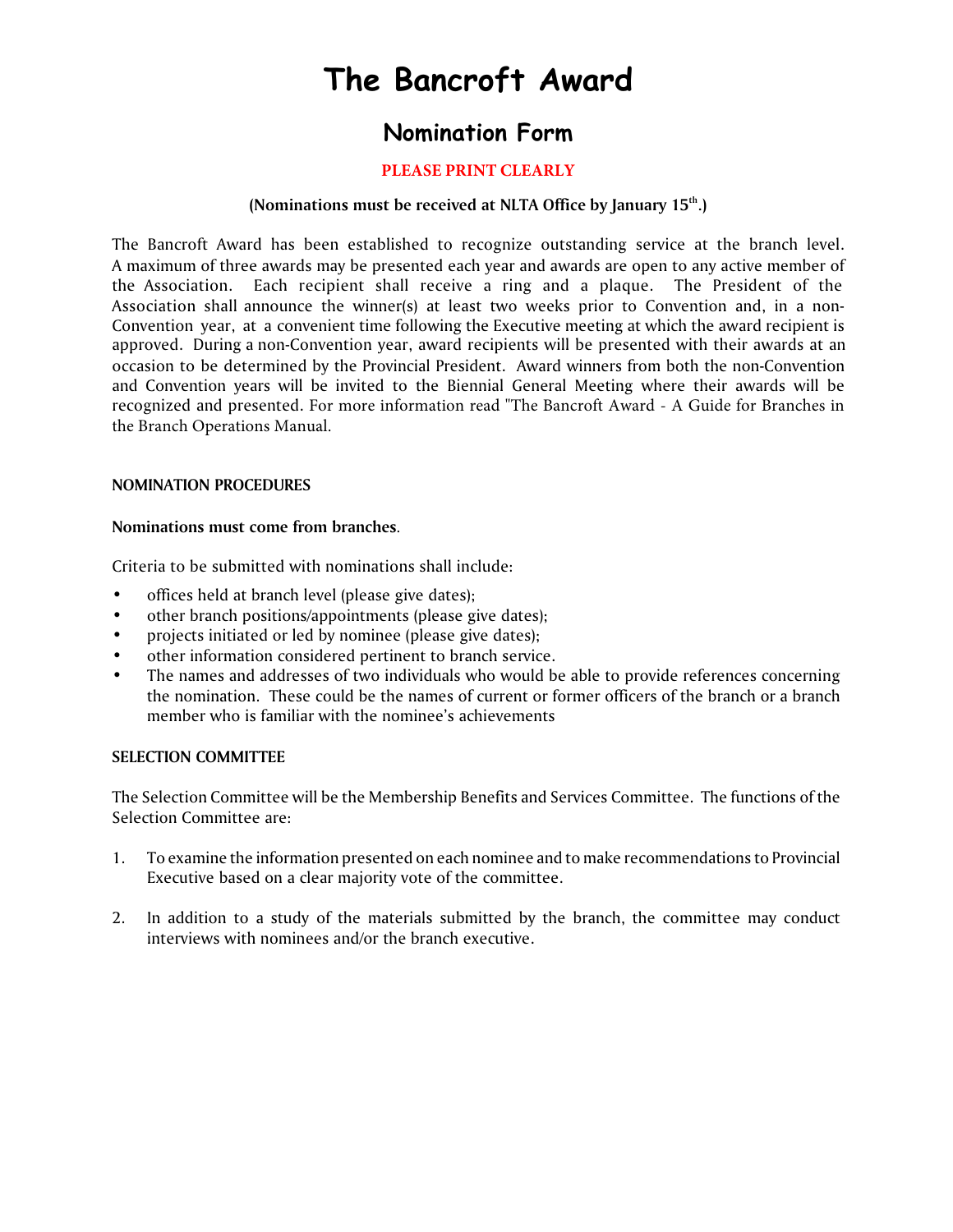# **The Bancroft Award**

**NOMINEE: NOMINATED BY:** This nomination for a Bancroft Award will be processed in accordance with current NLTA policy. **GENERAL INFORMATION Home Address: Work Address: Home Telephone:** <u>**Work Telephone: Work Telephone: Work Telephone:** *Work Telephone:*</u> **E-Mail Address:** <u>**Number of Years Teaching: Number**</u> **Ring Size:** 

### **BRANCH SERVICE**

List and give details, indicating the appropriate years, of branch service that has been performed by the nominee. This should include the categories listed below from A to F.

**A. Executive Offices Held At The Branch (Please include years served and details of activities involved)**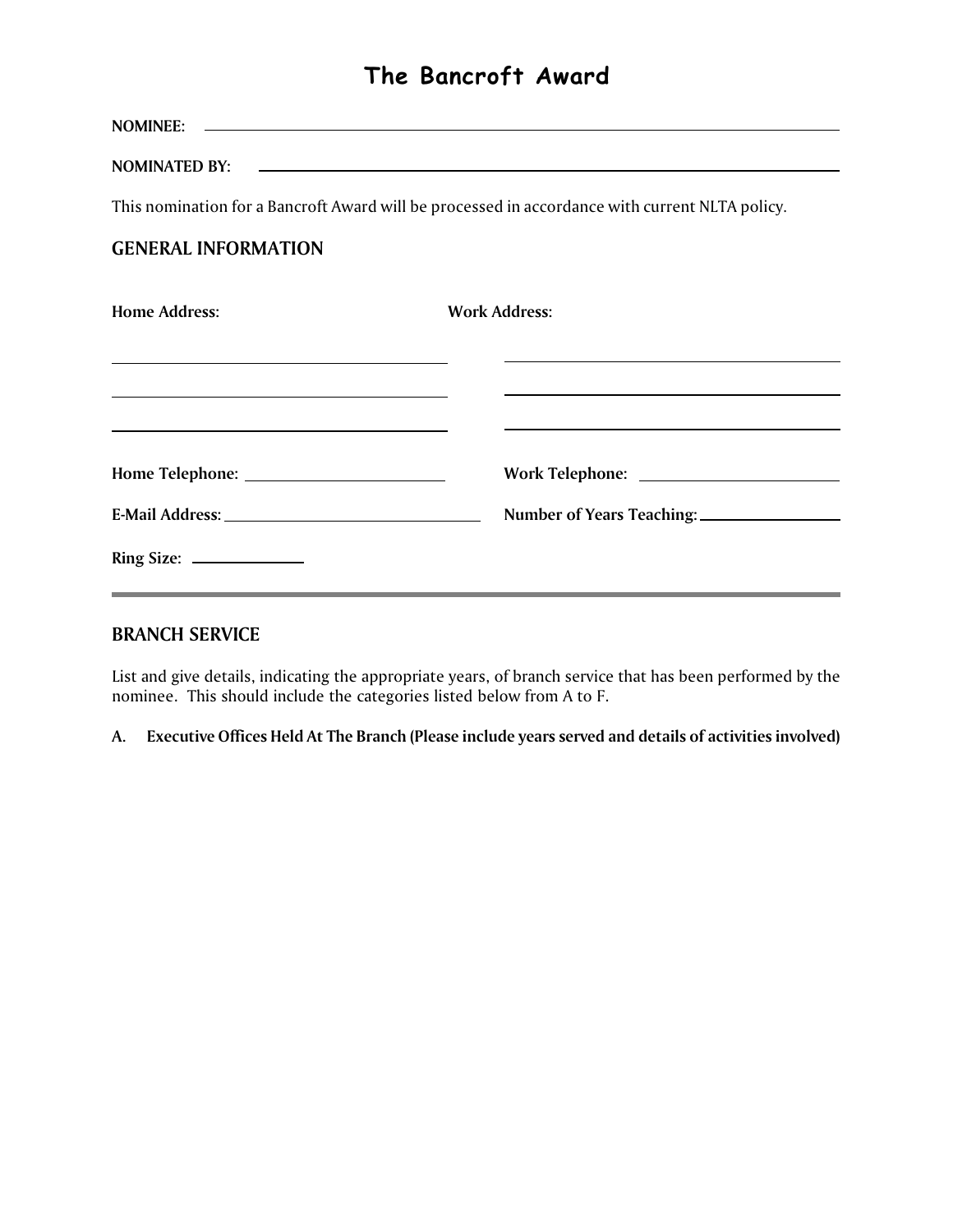**B. Committee Membership (Please include years served and details of activities involved)** (Please indicate when the nominee chaired any of these committees)

- **C. Delegate to Convention for the Following Years:**
- **D. Other Branch Positions/Appointments(Please include years served and details of activities involved)**

**E. Projects Or Activities Which Were Initiated Or Led By Nominee Or To Which The Nominee Has Been An Outstanding Contributor (Please include years served and details of activities involved)**

- **F. Other Service To Branch**
- **G. References (Include name and contact information)**
	- **1. 2.**